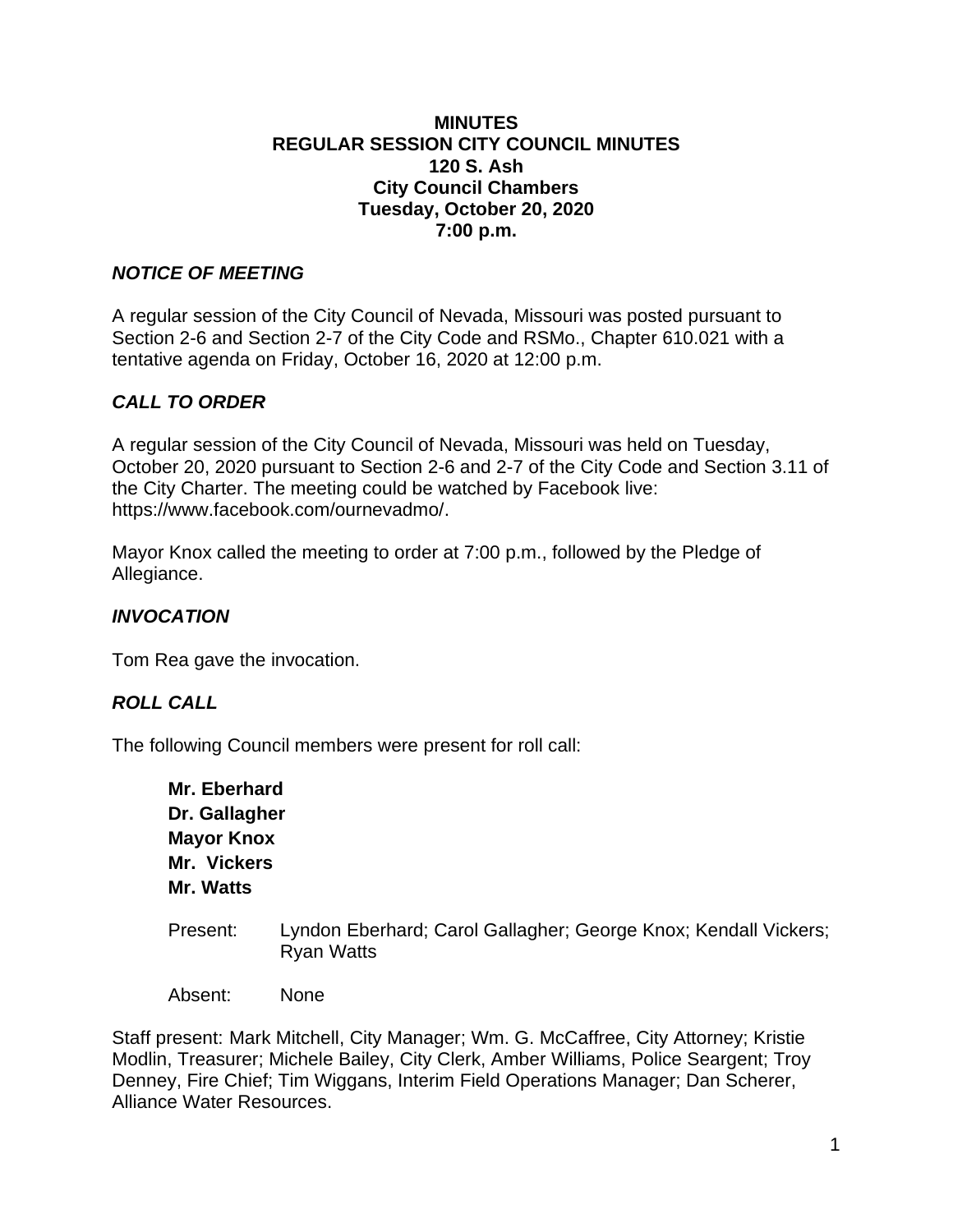# *PROCLAMATIONS*

Mayor Knox presented to Warren Moseley the All Saints' Church 150<sup>th</sup> Anniversary Proclamation.

# *APPROVAL OF MINUTES*

Councilperson Gallagher moved to accept the October 6, 2020 regular session City Council minutes as written. Councilperson Eberhard provided the second. The motion was duly considered and passed unanimously.

### *APPOINTMENTS TO BOARDS AND COMMISSIONS*

There are none.

# *CONSIDERATION OF BIDS*

There are none.

# *PUBLIC PARTICIPATION FROM THOSE REGISTERED WITH THE CITY CLERK*

*None registered*

### *COMMUNICATIONS AND PETITIONS*

On My Own-ADA issues- Jennifer Gundy presented concerns on ADA compliance and the need for new sidewalks and sidewalk repairs due to disabled persons need to utilize the main roads and /or highways at times for transportation on scooters. Without local ADA compliant buses or transport van(s) available at all times, the ability to lessen the need for disabled persons to be in or on roads without accessibility or identifiable rightof-way may have dangerous consequences.

Also, concerns of the train viaduct being closed for repairs and overgrowth of vegetation along Walnut Street will cause disabled persons to utilize other streets within the city limits. On My Own is willing to investigate opportunity for additional grant funds from MoDOT for cost sharing in the repair, replacement or future sidewalk installation. Mayor Knox agreed that the City is willing to support their efforts.

Ms. Gundy also thanked the City for their continued efforts to upgrade sidewalks for ADA compliance.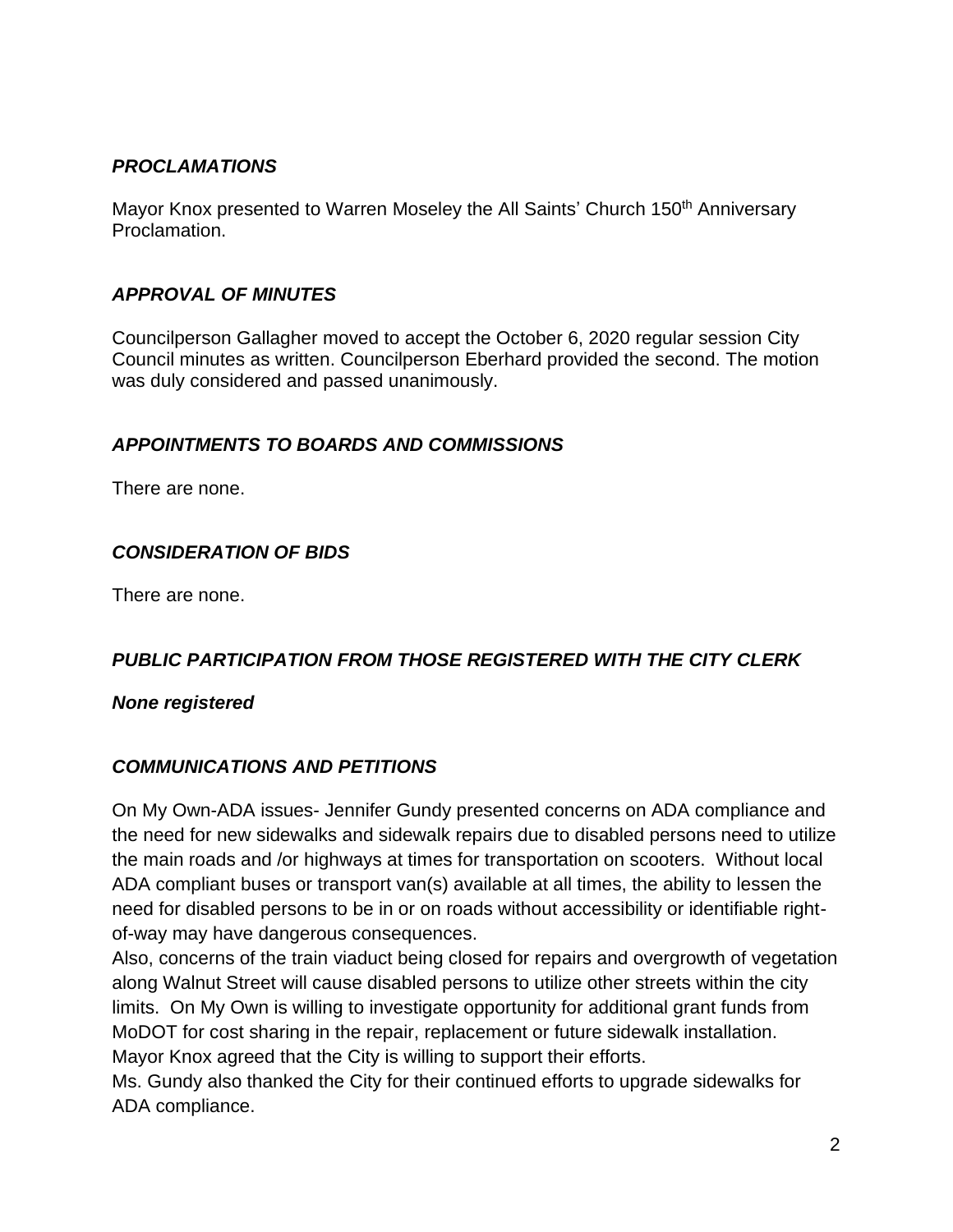### *UNFINISHED BUSINESS*

There is none.

#### *OLD BUSINESS*

Next to be considered was Bill No. 2020-069 Amending Section 5-7 of the Code of the City of Nevada, Missouri.

Councilperson Vickers moved to place Bill No. 2020-069 on second reading by title only. Councilperson Watts provided the second. The motion was duly considered and passed by the following vote:

| Mr. Watts<br><b>Mr. Vickers</b><br><b>Mayor Knox</b><br>Dr. Gallagher<br>Mr. Eberhard |                                 |
|---------------------------------------------------------------------------------------|---------------------------------|
| Aye:                                                                                  | Watts, Vickers, Knox, Gallagher |
| Nay:                                                                                  | Eberhard                        |
| Absent:                                                                               | None                            |

#### **Bill No. 2020-069 was then assigned Ordinance No. 8364**

Next, Consideration of Bill No. 2020-074 Providing for a municipal election to be held in the city of Nevada, Missouri, on Tuesday, April 6, 2021 to allow qualified voters to consider continuing the existing one-half cent (1/2 cent) transportation sales tax for the purpose of funding transportation.

Councilperson Vickers moved to place Bill No. 2020-074 on second reading by title only. Councilperson Gallagher provided the second. The motion was duly considered and passed by the following vote:

**Mr. Vickers Mayor Knox Dr. Gallagher Mr. Eberhard Mr. Watts**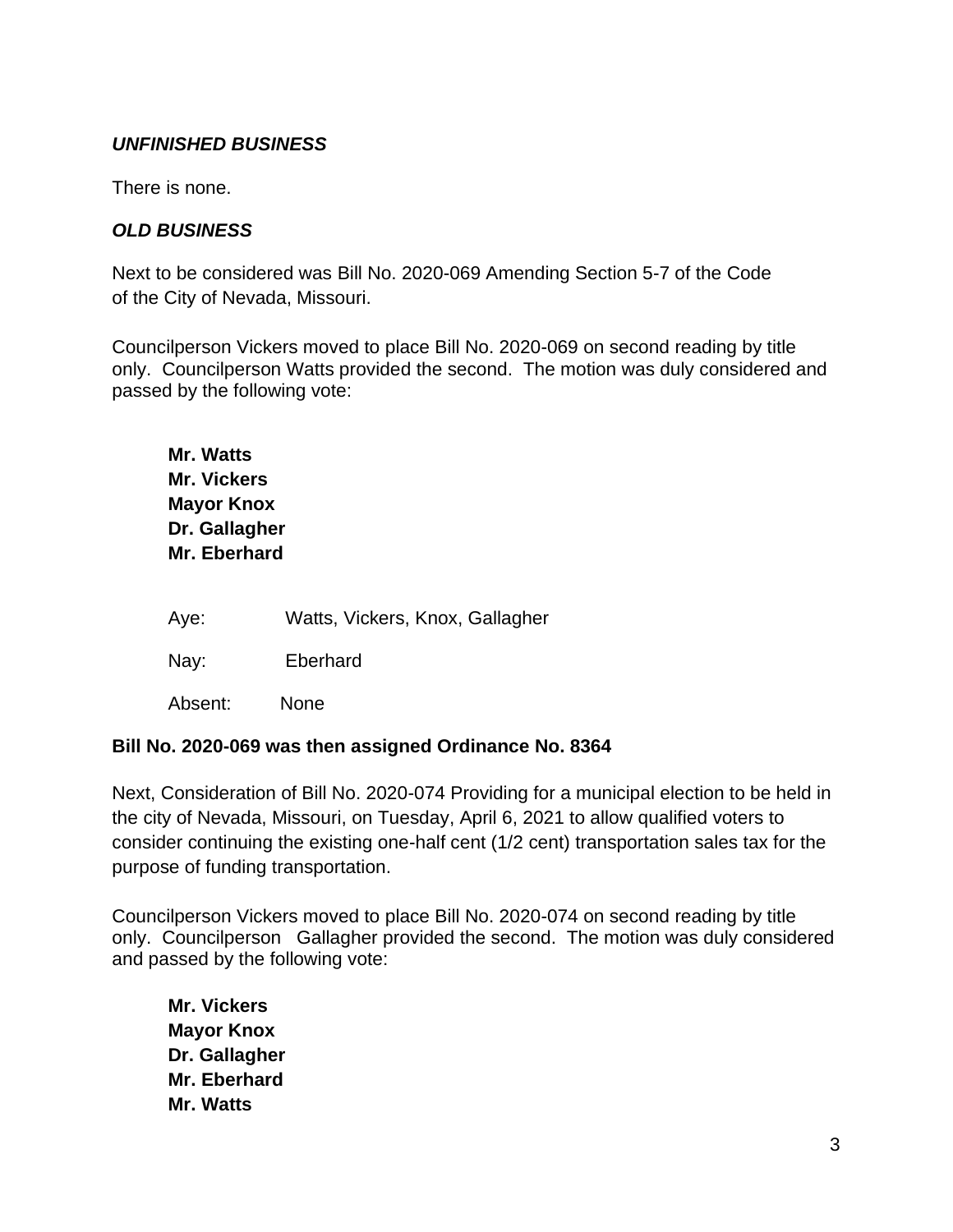| Aye: | Vickers, Knox, Gallagher, Eberhard, Watts |
|------|-------------------------------------------|
|------|-------------------------------------------|

Nay: None

Absent: None

### **Bill No. 2020-074 was then assigned Ordinance No. 8363**

# *NEW BUSINESS*

a. Public Hearing regarding a zoning change from R-3 Apartment House to RP-3 Planned Apartment House at 412 E. Highland

Then, Mayor Knox opened a public hearing regarding zoning change to Apartment House located at 412 E. Highland at 7:15 p.m.

Housing Authority voiced the concern they were not notified Concern was voiced about infrastructure and lack of sewer lines on Highland Street and as the city expansion the lack of city sewer will create more issues. Commentary in support of new development in the city due to lack of housing. Concern was voiced for the current development or excavation beyond the Highland overpass.

Alliance Manager will review the sewer mapping and report to City Manager.

After public comment, the public hearing was closed at 7:30 p.m.

b. Next, Consideration of Bill No. 2020-075 Amending the zoning district map at 412 e. highland, by changing the zoning from R-3 apartment house to RP-3 planned apartment house.

Councilperson Eberhard moved to place Bill No. 2020-075 on first reading by title only. Councilperson Gallagher provided the second. The motion was duly considered and passed by the following vote:

**Mr. Watts Mr. Eberhard Dr. Gallagher Mayor Knox Mr. Vickers**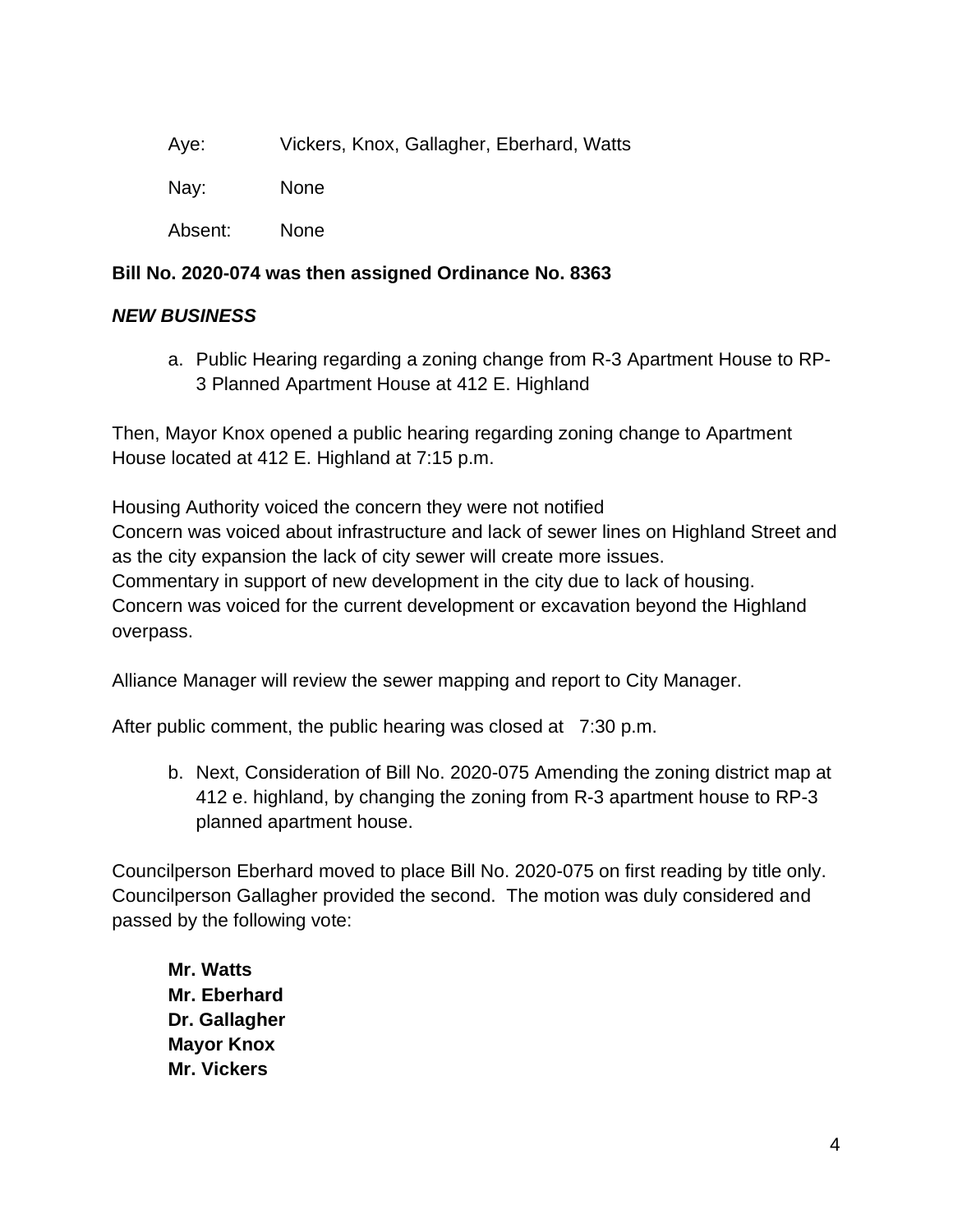Aye: Watts, Eberhard, Gallagher, Knox, Vickers

Nay: None

Absent: None

c. Next, Consideration of Bill No. 2020-076 authorizing an employment contract with Michele Bailey.

Councilperson Gallagher moved to place Bill No. 2020-076 on first reading by title only. Councilperson Vickers provided the second. The motion was duly considered and passed by the following vote:

**Mr. Vickers Mr. Watts Mr. Eberhard Dr. Gallagher Mayor Knox**

Aye: Vickers, Watts, Eberhard, Gallagher, Knox

Nay:

Absent: None

# *REPORTS*

### *Monthly Department Reports*

- i. Alliance OPSRPT-September 20, 2020
- ii. Fire Department September 2020
- iii. Animal Control ACO– September 2020
- iv. City Hall Summary PD- September 2020
- v. Interim Finance Report- September 2020
- vi. License Report- September 2020
- vii. OSCA Report- September 2020
- viii. City Hall Summary -September 2020
- ix. Dangerous Buildings -September 2020
- x. Nuisance Report- September 2020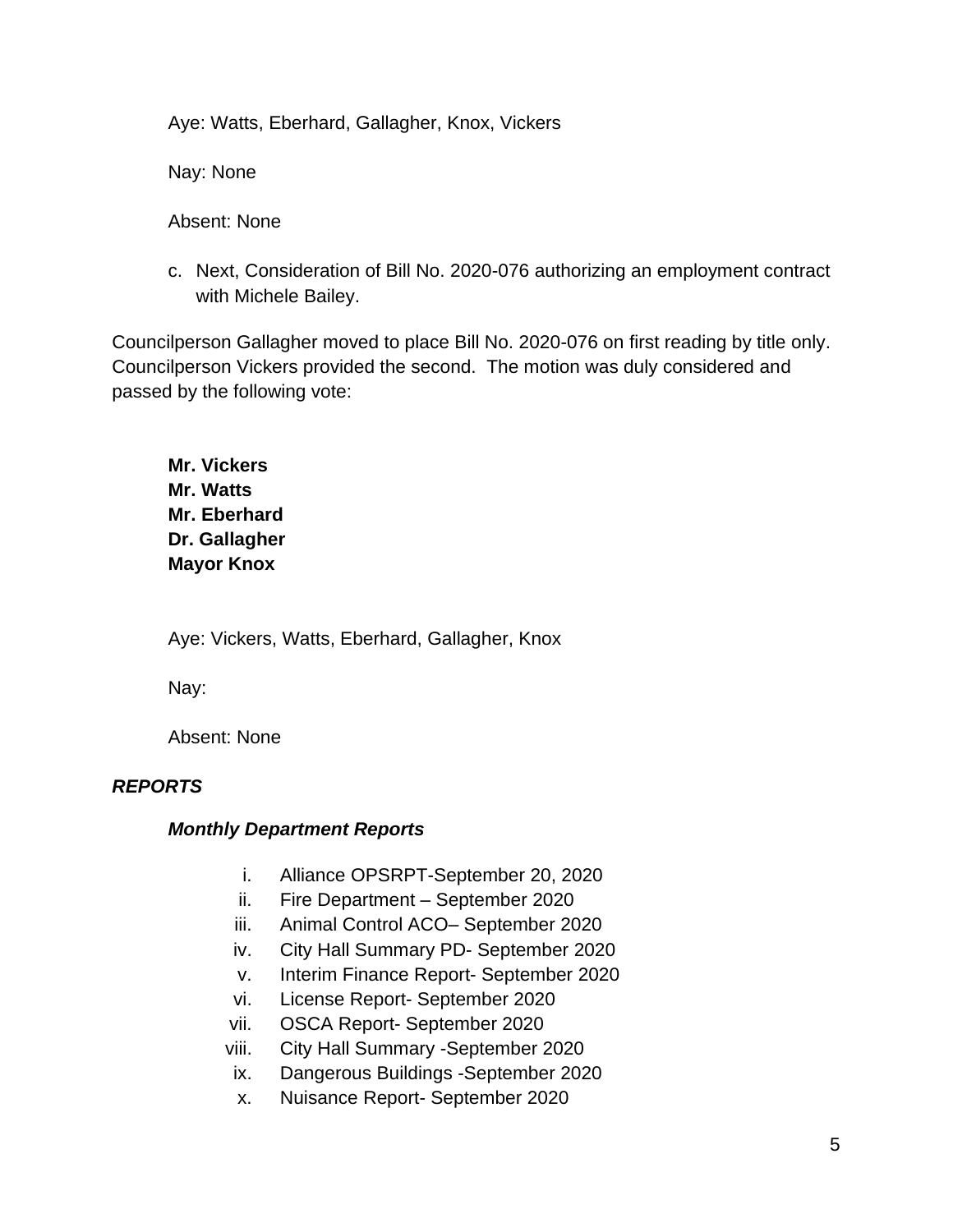# *Boards and Commissions Written Minutes/Reports*

Planning Commission – September 8, 2020

# *Mayor's Report City Manager's Report*

City Manager, Mark Mitchell reported on Audit and Financial Matters

Charter Sec 4.4: Powers & Duties: Keep the council fully advised as to the financial condition and future needs of the city. I informed the Council in August the Audit was not completed. I will give an update on the status and other financial issues that were brought to my attention last week.

# *MISCELLANEOUS MATTERS*

Alliance Manager reported water main flushing has begun and will continue throughout the city until November 3, 2020 to verify operations of hydrants and to flush lines of any debris*.*

Councilman Vickers commented on the work of the city to clean up properties. Councilman Eberhard questioned the efforts of clean-up of derelict automobiles. Mayor Knox complimented the city workers on their continued efforts to clean up Nevada.

Councilperson Gallagher questioned members to attend and sit on additional Boards Councilperson Eberhard discussed issues with the Fair Share program and discussed budgeting for a dispatch unit to assist the program due to lack of employees rides may be delayed.

Councilman Vickers brought up the issues with ADA transportation and the need for additional transport as there are no weekend or after hour (4:30pm) transportation for the disabled.

City Manager stated he will perform a customer satisfaction survey.

On My Own- Jennifer Gundy has obtained a grant that may be shared for transportation.

### *EXECUTIVE SESSION*

a. The Mayor Requests an Executive Session for Reasons in Accordance with Section 610.021 RSMo., Subparagraph (1) Legal actions, causes of action or litigation involving a public governmental body and any confidential or privileged communications between a public governmental body or its representatives and its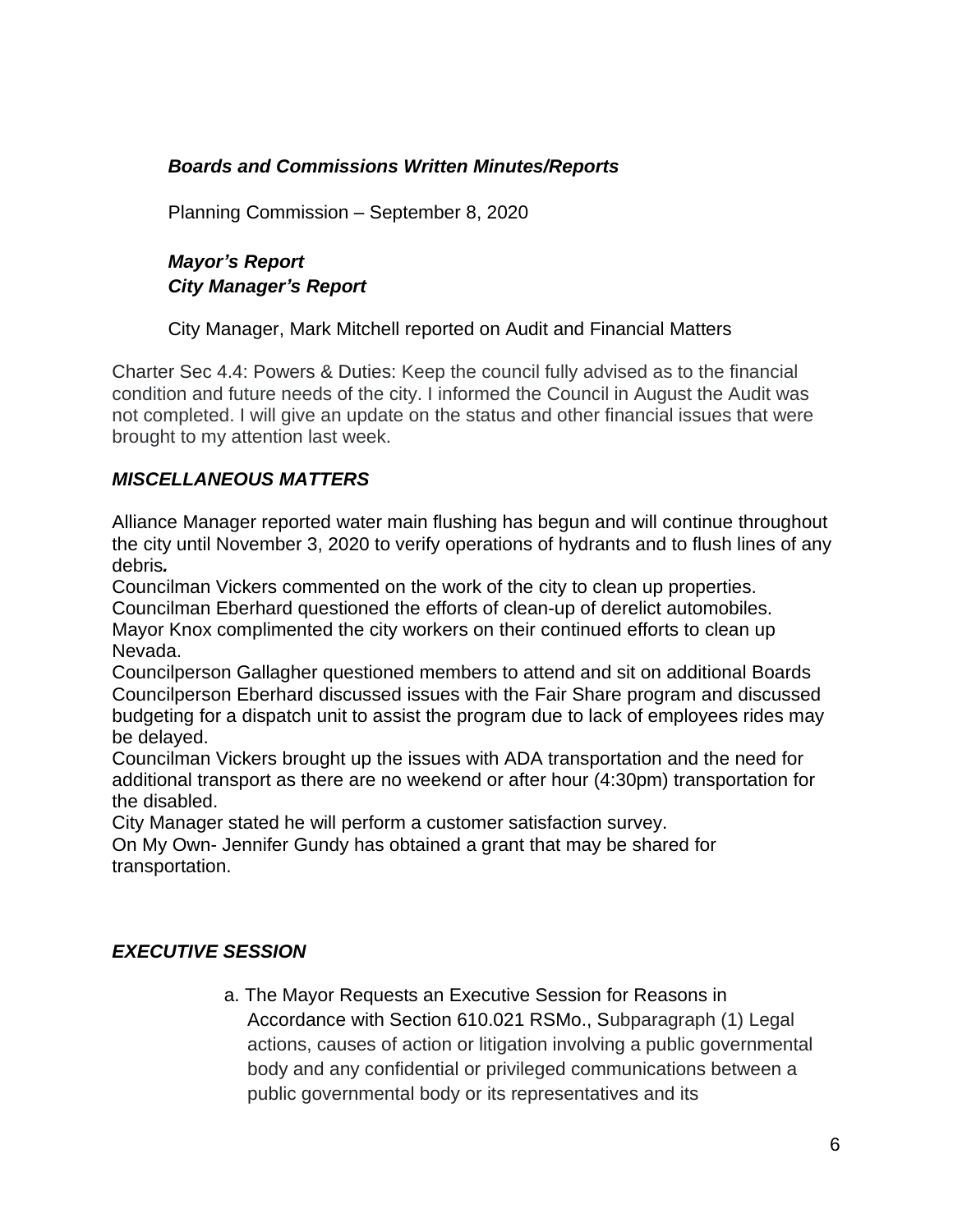attorneys Subparagraph (3) Hiring, firing, disciplining, or promoting of particular employees by a public governmental body when personal information about the employee is discussed or recorded, after a fiveminute recess. The second was provided by Councilperson Vickers.

The motion was duly considered and passed by the following vote:

**Dr. Gallagher Mayor Knox Mr. Vickers Mr. Watts Mr. Eberhard**

Aye: Gallagher, Knox, Vickers, Watts, Eberhard

Nay: None

Absent: None

An executive session of the City Council of the City of Nevada, Missouri was held in the City Council Chambers, 120 S. Ash, Nevada, Missouri, beginning at 8:47 p.m.

Present: Eberhard; Gallagher; Knox; Vickers; Watts

Absent: None

Staff present: Mark Mitchell, City Manager; Wm. G. McCaffree, City Attorney; Michele Bailey, City Clerk

Discussion was limited to Section 610.021 RSMo., Subparagraph (3) Hiring, firing, disciplining or promoting of particular employees by a public governmental body when personal information about the employee is discussed or recorded.

Councilperson Gallagher moved to adjourn the executive session and move back into regular session. The second was provided by Councilperson Eberhard. The motion was duly considered and passed by the following vote:

**Mr. Eberhard Dr. Gallagher Mayor Knox Mr. Vickers**